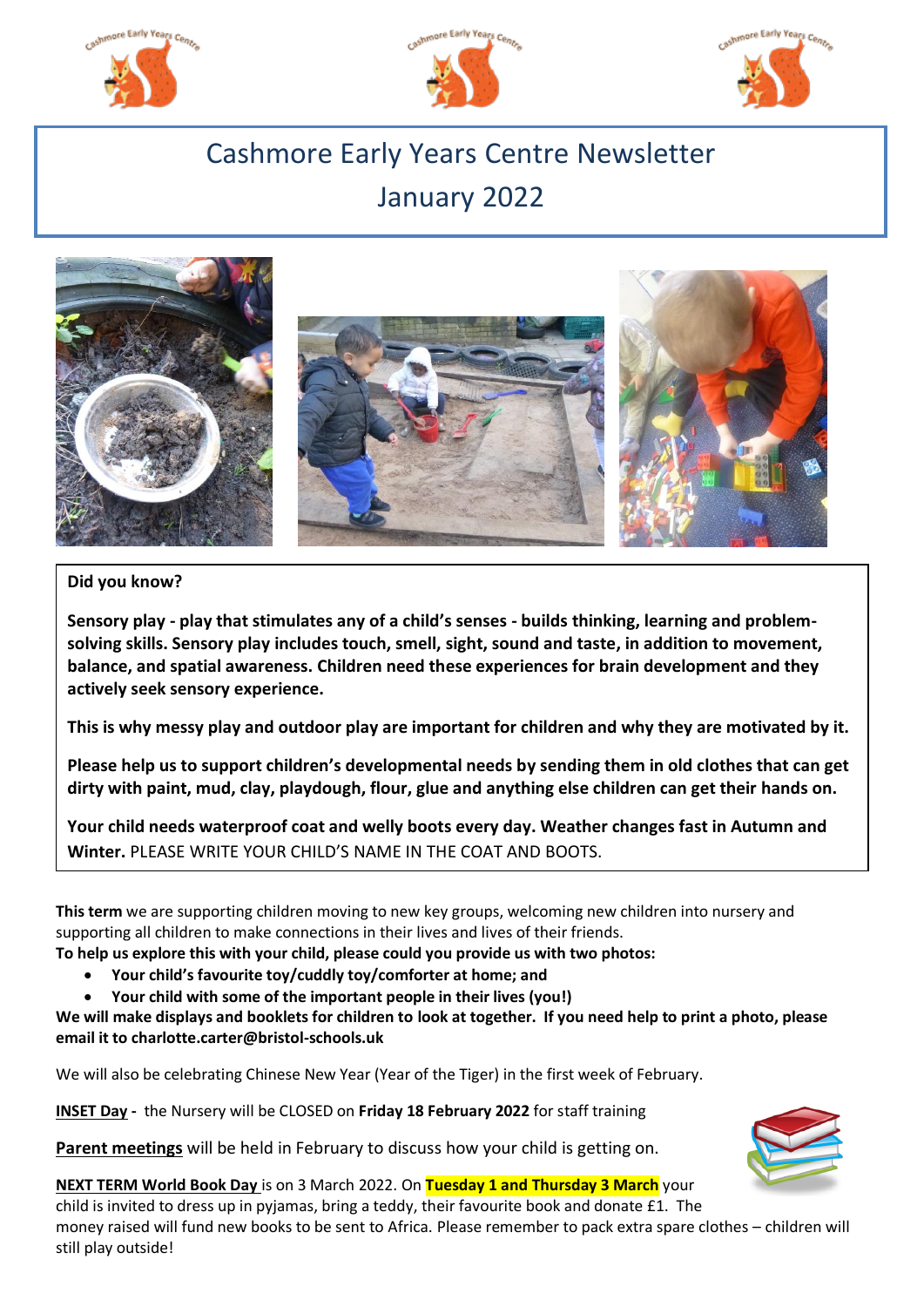## **Severe Weather**

We always try to keep the school open and plan carefully for all eventualities. However, on occasions we have had to close because of severe conditions. This is usually snow related and because of health and safety or staff shortages. If we are in a situation where we cannot open the School it will be announced on local radio stations (Radio Bristol 95.5FM), and published on the Local Authority and School websites. We will also send you an email via ParentPay.

## [www.bristolcity.gov.uk](http://www.bristolcity.gov.uk/) www.cashmoreearlyyearscentre.co.uk

#### **Absence/illness**



If your child has sickness and/or diarrhoea, please remember that they must stay off school for at least 48 hours from the last time that they were ill. Also, it is the time of year for coughs and colds. **If your child is unwell keep them at home and phone Cashmore (0117 3534295) to report the absence**. We can only give prescribed medication at school that has a pharmacist sticker on the bottle/box with your child's name on it – we cannot give any medicines that you have bought over the counter.

#### **Snack donation**

Thank you to the parents who continue to donate to the children's snack time. The school provides milk but we rely on donations from parents for snack times during the morning and afternoon sessions. The children eat **fresh fruit** (e.g. apples, bananas, oranges, pears) or **vegetables** (e.g. carrots, cucumbers). We would be grateful if you could **donate fruit weekly OR you can make a small money donation** in the tin provided in the garden/Reception at dropoff times.



## **Clothes and wellies**

Children play outside in all weathers. This is very important for their development and learning. Also, **COVID-19 guidance says that outdoor play is safer with less germs**. Still, children must stay warm and dry with **waterproof coat** and **welly boots.** PLEASE WRITE YOUR CHILD'S NAME IN THE COAT AND BOOTS.



#### **Your child's bag**

Please put enough **nappies, wipes and spare clothes** in your child's bag. Remember that children may need changing two times.

#### **Nursery clothes**

If your child comes home in **nursery clothes**, **please return** as soon as possible.

#### **Cold weather**

Please can we remind parents to provide **hats, gloves, scarves, wellies, waterproofs and warm coats** during this cold, wet weather (**labelled with your child's name**).

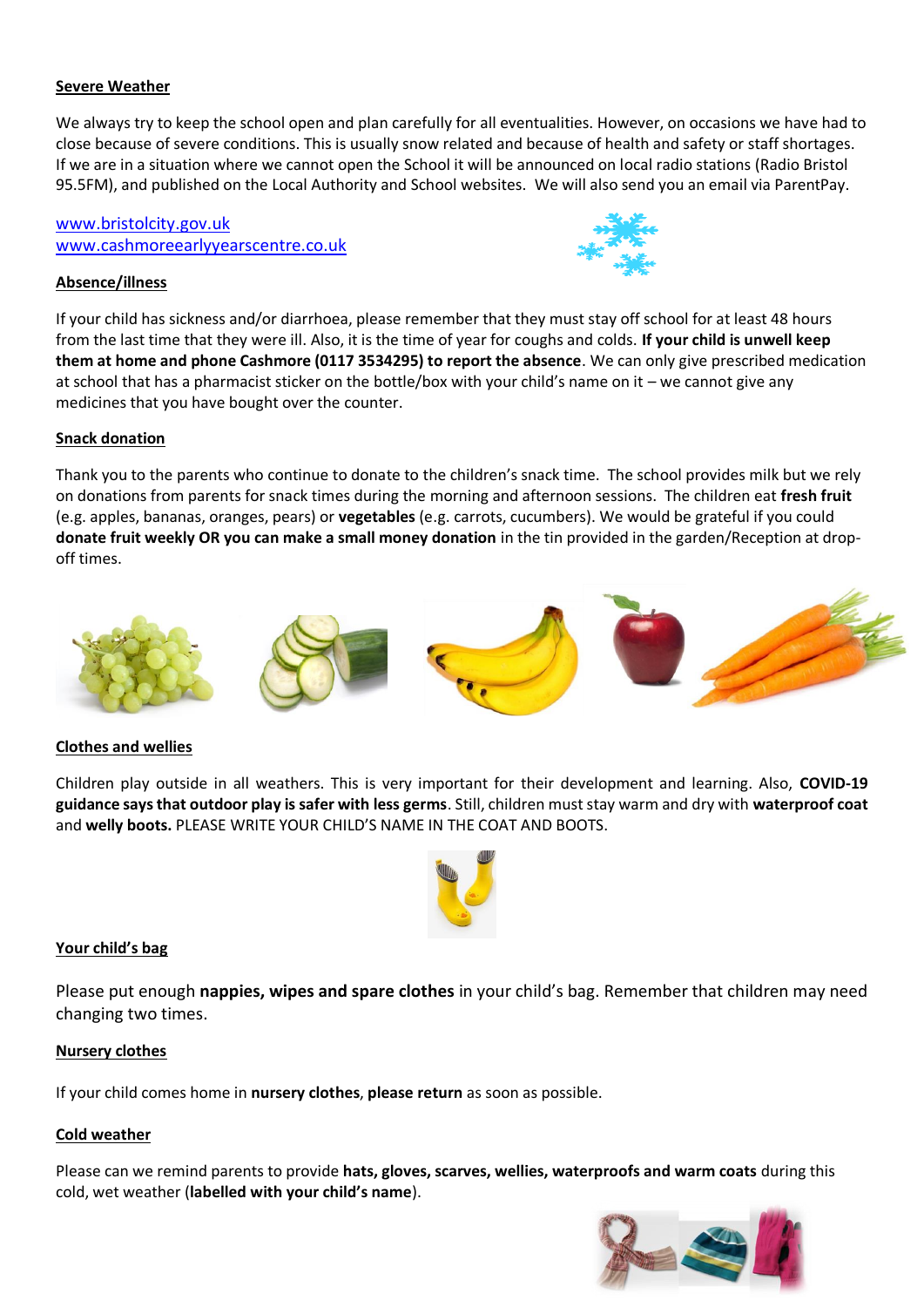#### **COVID-19**

Please continue to follow the measures to help reduce the spread of the virus:

We respectfully ask **parents/carers to wear face masks/coverings whilst on school premises.**

**Do NOT come to Nursery if you, or anyone that you have contact with, has symptoms of COVID-19 (fever, cough, fatigue, loss/change of sense of taste and/or smell, vomiting, diarrhoea). Follow government guidelines.**

**If your child displays symptoms of COVID-19 they should self-isolate and you should arrange a PCR test for them. They can only return to school if the PCR test is negative. We cannot accept negative lateral flow tests** (lateral flow tests are generally used to pick up asymptomatic cases)**.** 

#### **New parent governors needed**

Our Governing Body is made up of community, parent, staff and Local Authority Governors. Our Governors come from a range of different backgrounds, skills and experiences, but they are all volunteers who work together for the benefit of the School and are the link between the School and the community it serves. **We are currently looking for new parent governors.** Being a Governor can be enjoyable, stimulating and rewarding. Please don't be put off by thinking that you have to have specialist expertise or knowledge. Enthusiasm and interest is much more important to start with and there is training and support available to help you. Please remember you will be joining a longestablished Governing Body and will be supported by fellow Governors with many years of experience. If you would like more information, please ask Maggie on Reception.

# **Important Dates**

INSET Day – **School CLOSED - Friday 18 February**

**21 -25 February (inclusive)** - Half term holiday – School CLOSED

Celebration of World Book Day – **Tuesday 1 and Thursday 3 March**